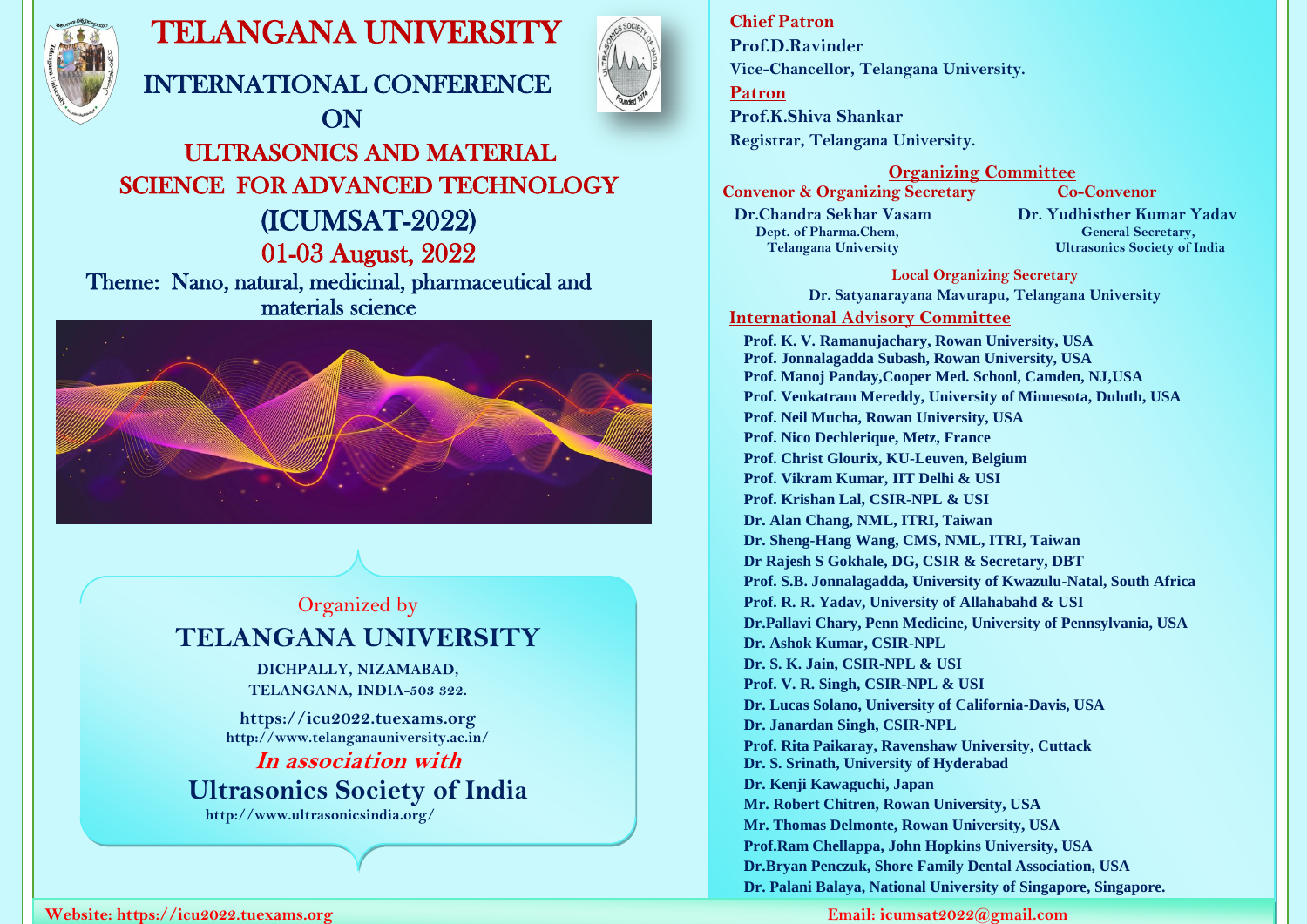#### **NATIONAL ADVISORYCOMMITTEE**

**Dr. Srivari Chandrasekhar, Secretary, DST Prof. Balram Bhargava, DG, ICMR Dr. G. Satheesh Reddy, Chairman, DRDO Dr. Chandrima S haha, President, INSA Dr. M. Ravichandran, Secretary, MoES Prof. Venu Gopal Achanta, Director, NPL Dr. M. Palanichamy, IGCAR, Kalpakkam Dr. Mahavir Singh, CSIR -NPL Prof. Devraj Singh, Jaunpur University Dr. Chandra Parkash, Ex - SSPL Dr. Sanjay Yadav, CSIR -NPL Dr. Kirti Soni, CSIR -AMPRI Dr. P. K. Dubey, CSIR -NPL Prof. R. B. Jotnia, Gujarat University Dr. U. S. Jhoshi, Gujarat University Prof. K. M. Jadav, Dr. B. A. M. University Prof. H. H. Joshi, SU Rajkot Prof. D. G. Kubekar, SU Rajkot Dr. K. B. Modi, SU, Rajkot Dr. VG Akula, IICT -Hyderabad Prof. Srikanth, JNTUH, Hyderabad Dr. Buchi Suresh, ARCI Dr. T. Narsing Rao, ARCI Dr. K. Sadhana, Osmania University Dr. K. Vijay a Kumar, JNTUH, Hyderabad Dr. Matjamoal, Osmania University Prof.V.Ravinder, Kakatiya University Prof. R. Jayvel, Anna University, Chennai Prof. J. Kumar, Anna University, Chennai Dr. G. Helen Ruth Joice, Vriddhachalam Prof.Veera Somaiah, Osmania University Prof. O. P. Chimankar, RTM, Nagpur Prof. S. J. Dhoble, RTM Nagpur Dr. S. K. Shriwastava, BU, Jhansi Dr. N. R. Pawar, ACSC, Yayamatal Dr. G. Nath, VSSUT, Burla Dr. Giridhar Mishra, VBSU, Jaunpur Dr. Alok Kumar Gupta, Director, NIOS, Kochi Dr. S. Sridhara, DRDO, Nagpur Dr. V. Punnur, Delhi University**

#### **ABOUT THE UNIVERSITY**

Telangana University was established through Act, No. 28 of 2006 by the then AP State Government at Nizamabad town. The university is now located in the Dichpally in a sprawling 570 -acre main campus abutting the National Highway 44 that connects Hyderabad and Nagpur. The university is offering a wide range of 31 courses (PG, IPG & UG) in different faculties (Science/ Social Science, Commerce, Business Management, Arts, Law and Education). All most all the courses are unique in curriculum nature, very professional and highly job oriented. In less than a decade, Telangana University has emerged as the third largest university in the State. The university also has a well -developed 44 -acre South Campus at Bhiknoor in Kamareddy district and a 6 0 -acre Education Campus at Sarangapur on the outskirts of Nizamabad city.

#### **ABOUT THE FACULTY OF SCIENCE**

The Faculty of Science at TU is a complete, student -oriented science faculty where research and education are strongly connected. It comprises nine departments *viz*., Applied Statistics, Botany, Biotechnology, Computer Science, Gio-Informatics, Mathematics, Organic Chemistry, Pharmaceutical Chemistry, and Physics and offers Postgraduate and Doctoral programs in respective disciplines. Our programs prepare students for positions in scientific research and professional careers related to societal themes such as energy, water, food, agriculture, health, innovation as well as careers in entrepreneurship or teaching. Some of the faculty members possess several years of postdoctoral/ industry research experience in reputed institutes around the globe including the USA, Canada, China, EU countries, Japan, Taiwan, South Africa and National Institutes/ MNCs of India. The faculty is involved in thrust areas of research including process chemistry, nano and advanced materials, alternative energies, biotechnology, healthcare, earth -science and sustainable environment and authored articles/ books/ patents. The faculty members are receiving grants from UGC/ DST/ TSCOST/ ICSSR/ MHRD, signing MoU's with renowned institutes, industries, and entrepreneurs for creating new educational /research opportunities for students. Frequent seminars and weekly research discussion attract many distinguished visiting professors to the campus, which further stimulates an active research environment.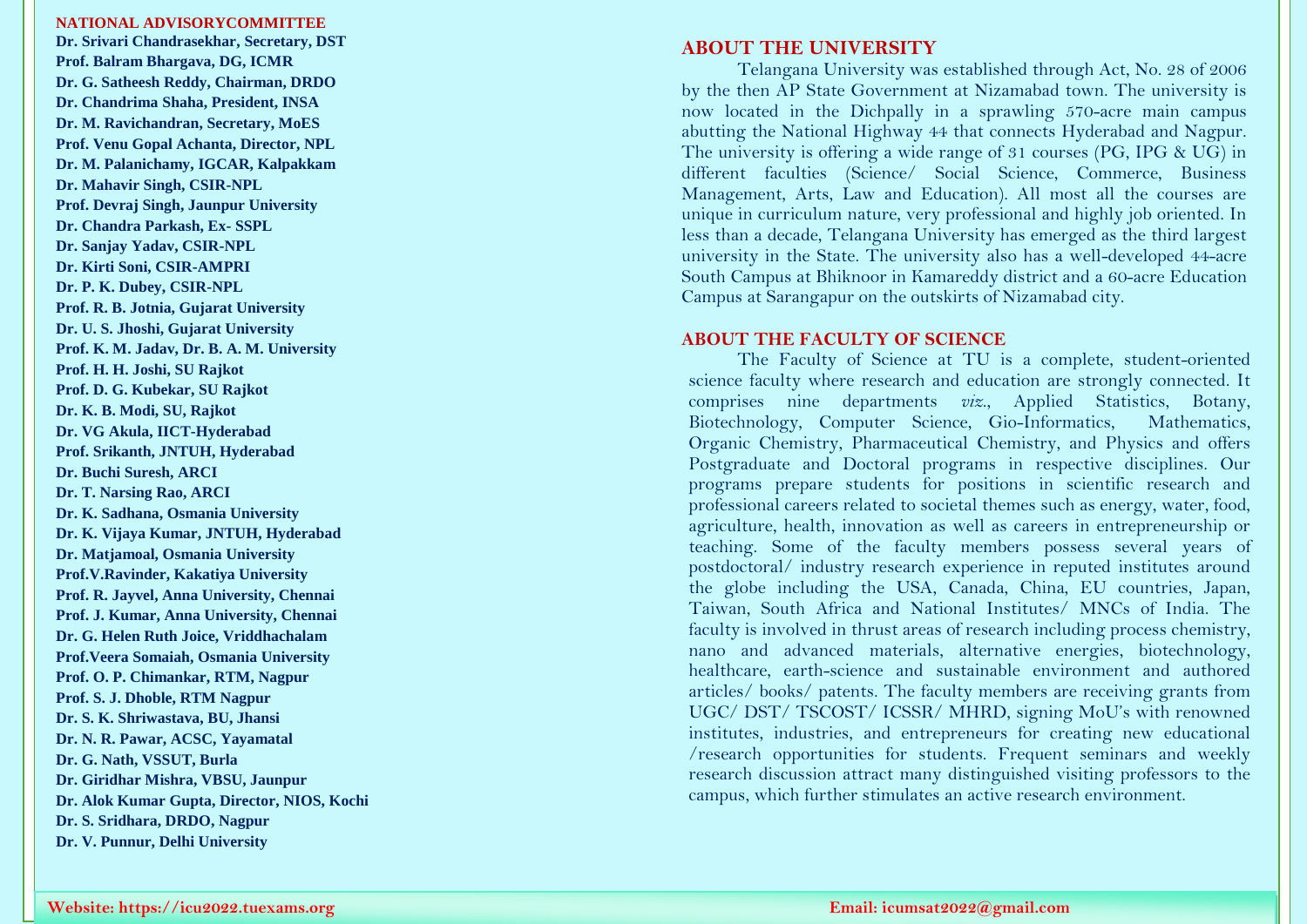#### **ABOUT THE ULTRASONIC SOCIETY**

The Ultrasonics Society of India (USI) founded in 1974 at National Physical Laboratory (NPL), New Delhi is actively promoting research and development in ultrasonics and related areas for more than four decades now. It has organized several National and International conferences/ symposia in various parts of the Country, including many of these at NPL. The Society also publishes '**Journal of Pure and Applied Ultrasonics** (JPAU)', which is in the 43rd year of its publication. A large number of scientists, manufacturers, academicians, and students have benefited from the membership of the Society. The Society has been headed by eminent scientists with International repute. Prof.VikramKumar, former Director, NPL and SSPL, is the current President of USI. The past presidents are Dr. V N Bindal, Dr.A SRamamoorthy, Prof. E S Rajagopal, Dr. Baldev Rajand Dr.KrishanLal.

To encourage young researchers in the field Society has instituted number of awards VIZ., **Dr. S.Parthasarathy Memorial Award for** the best paper published in the Journal of Pure and Applied Ultrasonics, **Dr. T K Saksena Memorial Award** for best Ph.D. thesis, **Dr. M. Pancholy Memorial Award** for the best oral presentation and **Best Poster Paper Award** for best poster presented at National/International Symposium on Ultrasonics.

The main objectives of the Society are top remote research and diffuse information in the field of Ultrasonics not only amongst professionals but also those having remote interest in this field. To achieve these objectives, the Society has been organizing lectures/ talks by distinguished persons, short-term intensive courses, National and International seminars, symposia, conferences, workshops, exhibitions etc.

### **ABOUT THE CONFERENCE AND THEME**

International Conference on Ultrasonics and Material Science For Advanced Technology **(ICUMSAT-2022)** is the 46th conference in the field of Ultrasonics and allied research in India. **ICUMSAT-2022** is being jointly organized by the Faculty of Science, Telangana University and Ultrasonic Society of India (USI) during **01-03, August 2022.**

**ICUMSAT-2022** aims to bring together leading academic scientists, researchers and research scholars to exchange and share their experiences and research results specifically in the area of Ultrasonics and Materials Science for Advanced Technologies. There is a growing use of nonpolluting and non-conventional energy sources and activation methods in materials processing, Pharmaceutical/therapeutics, green chemistry,

biology, agriculture/food technology, electrochemistry, environmental protection. Hence, ICUMSAT-2022 provides a premier interdisciplinary platform for researchers' practitioners, and educators to present and discuss the most recent innovations, trends as well as practical challenges encountered and solutions adopted in the fields of Ultrasonics and allied research ranging from natural science to nano, pharma, engineering, human and space science. A research strategy will be formulated through mutual exchange of views knowledge between young and experienced researchers that would help to fulfill the country's current needs. Keeping these aspects in mind a theme on Ultrasonics in Sciences has been included in **ICUMSAT-2022**

## **Main Theme and Conference Topics:**

 Practice of Ultrasonics and other non-conventional energy sources and activation methods (microwave/ solar/ Photo/ mechanochemical/ fuel cell and other renewable energy sources) in



#### **Website: [https://icu2022.tuexams.org](https://icu2022.tuexams.org/) Email: icumsat2022@gmail.com**